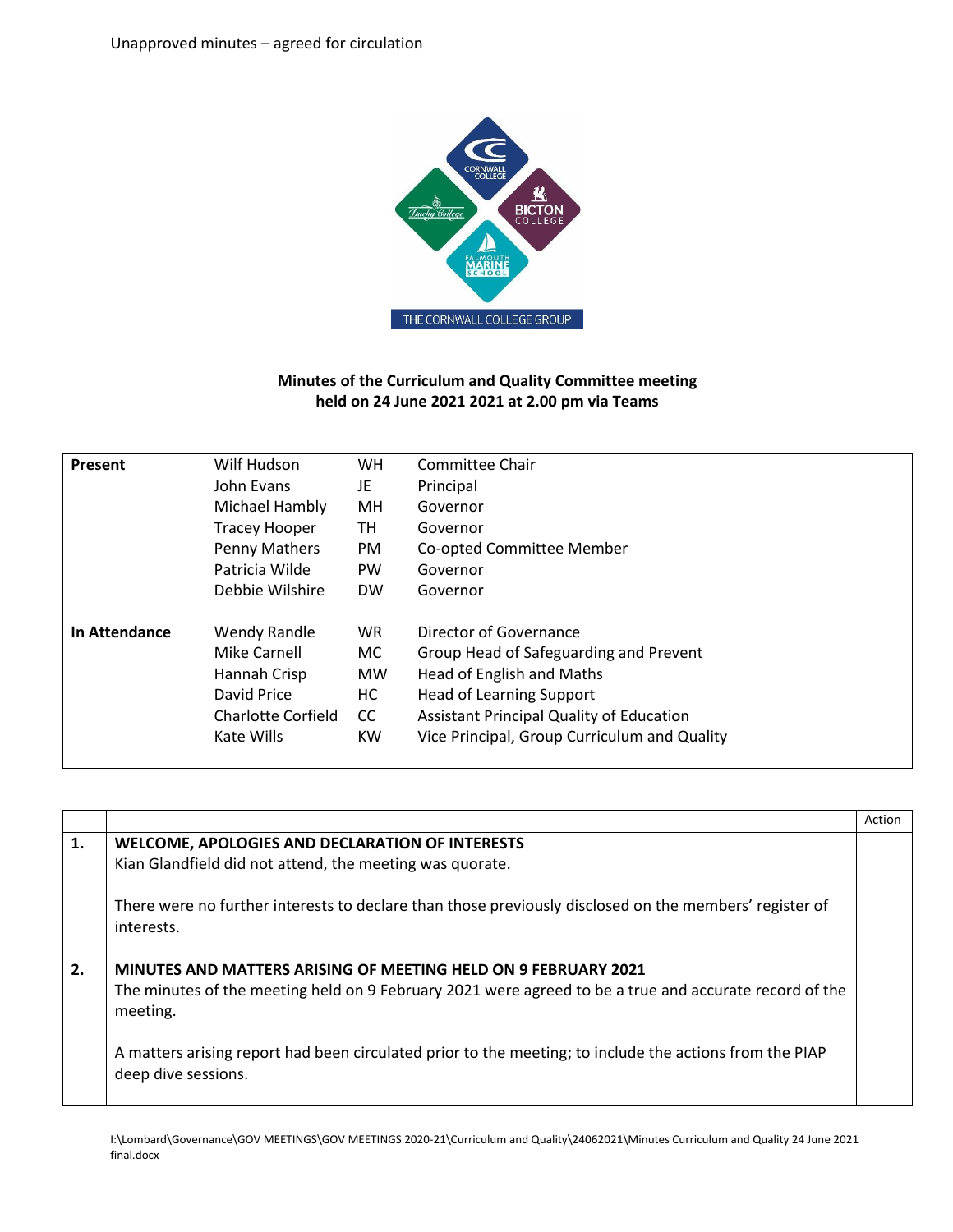$\mathsf{r}$ 

T

final.docx

| In response to a Committee member question it was noted that the College need to complete further<br>work to support learner's home environments.<br>Governors requested further information than 'ongoing' on the PIAP deep dives matters arising update.                                                                                                                                                                                                                                                                                                                                                                                                                                                                                                                                                                                                           | <b>KW</b> |
|----------------------------------------------------------------------------------------------------------------------------------------------------------------------------------------------------------------------------------------------------------------------------------------------------------------------------------------------------------------------------------------------------------------------------------------------------------------------------------------------------------------------------------------------------------------------------------------------------------------------------------------------------------------------------------------------------------------------------------------------------------------------------------------------------------------------------------------------------------------------|-----------|
| <b>CURRICULUM UPDATE</b><br>A verbal update was provided by the Vice Principal Curriculum and Quality, the following highlights were                                                                                                                                                                                                                                                                                                                                                                                                                                                                                                                                                                                                                                                                                                                                 |           |
| noted;                                                                                                                                                                                                                                                                                                                                                                                                                                                                                                                                                                                                                                                                                                                                                                                                                                                               |           |
| The impact of the increasing number of staff and students self isolating was shared.<br>п                                                                                                                                                                                                                                                                                                                                                                                                                                                                                                                                                                                                                                                                                                                                                                            |           |
| A weekly review of learner attendance is undertaken by Heads of Campus and the Executive<br>٠<br>Leadership Team (ELT).                                                                                                                                                                                                                                                                                                                                                                                                                                                                                                                                                                                                                                                                                                                                              |           |
| Retention data is higher than last year.<br>٠                                                                                                                                                                                                                                                                                                                                                                                                                                                                                                                                                                                                                                                                                                                                                                                                                        |           |
| GCSEs were cancelled along with some other courses as determined by their awarding body.<br>٠<br>An increased achievement rate on last year's data is predicted; originally the prediction was for 86%,<br>п                                                                                                                                                                                                                                                                                                                                                                                                                                                                                                                                                                                                                                                         |           |
| it is likely to be below this though higher than last years' 80% rate.<br>Earlier timetabling has resulted in timetables being shared with students much earlier to support<br>٠<br>them in joining the College.                                                                                                                                                                                                                                                                                                                                                                                                                                                                                                                                                                                                                                                     |           |
| A discussion took place on curriculum planning, it was reported that the College have liaised with Truro<br>and Penwith College (T&P) and agreed to cease the delivery of painting and decorating due to the quality<br>of provision, quality of resources and leaner numbers. The College plan to provide all healthcare<br>including level 5 provision and counselling and level 1 and 2 mental health. It was noted that the access<br>to nursing programme is proving successful. In response to a Committee member question on why T&P<br>did not wish to continue delivering counselling and mental health, it was understood that the Camborne<br>campus has a strong counselling provision which will be developed using the Iron Mills approach,<br>additionally the College have their own counselling service which can support and supervise placements. |           |
| It was reported that the College plan to reduce the accountancy provision, refine delivery and offer this<br>from one site only, consolidating this as a business enterprise suite to include tourism in order to<br>increase numbers in this field.                                                                                                                                                                                                                                                                                                                                                                                                                                                                                                                                                                                                                 |           |
| A discussion took place on nursing and social care with further details on the provision, market and<br>progression route, alongside the relationships with Plymouth and Exeter Universities. In response to a<br>Committee member question on the College plans for social work training to support the sector, an<br>update on the next steps and relationships being formed was provided.                                                                                                                                                                                                                                                                                                                                                                                                                                                                         |           |
| It was noted that the improved course review provision is in place to support quality and monitoring,<br>with a curriculum documentation store implemented with all information planned to be uploaded by $1st$<br>September to support consistency across the group.                                                                                                                                                                                                                                                                                                                                                                                                                                                                                                                                                                                                |           |
| A Committee member noted the increase in student numbers for 2021/22. It was reported that the<br>College have received an increase in applications in all areas other than at St Austell where a decline was<br>reported; the College were mindful not to reduce provision at St Austell as the new build will generate<br>increased interest. Where possible the College will increase group sizes should these students join the<br>College.                                                                                                                                                                                                                                                                                                                                                                                                                      |           |
| A Committee member commented positively on the quality of the papers for this Committee.                                                                                                                                                                                                                                                                                                                                                                                                                                                                                                                                                                                                                                                                                                                                                                             |           |

٦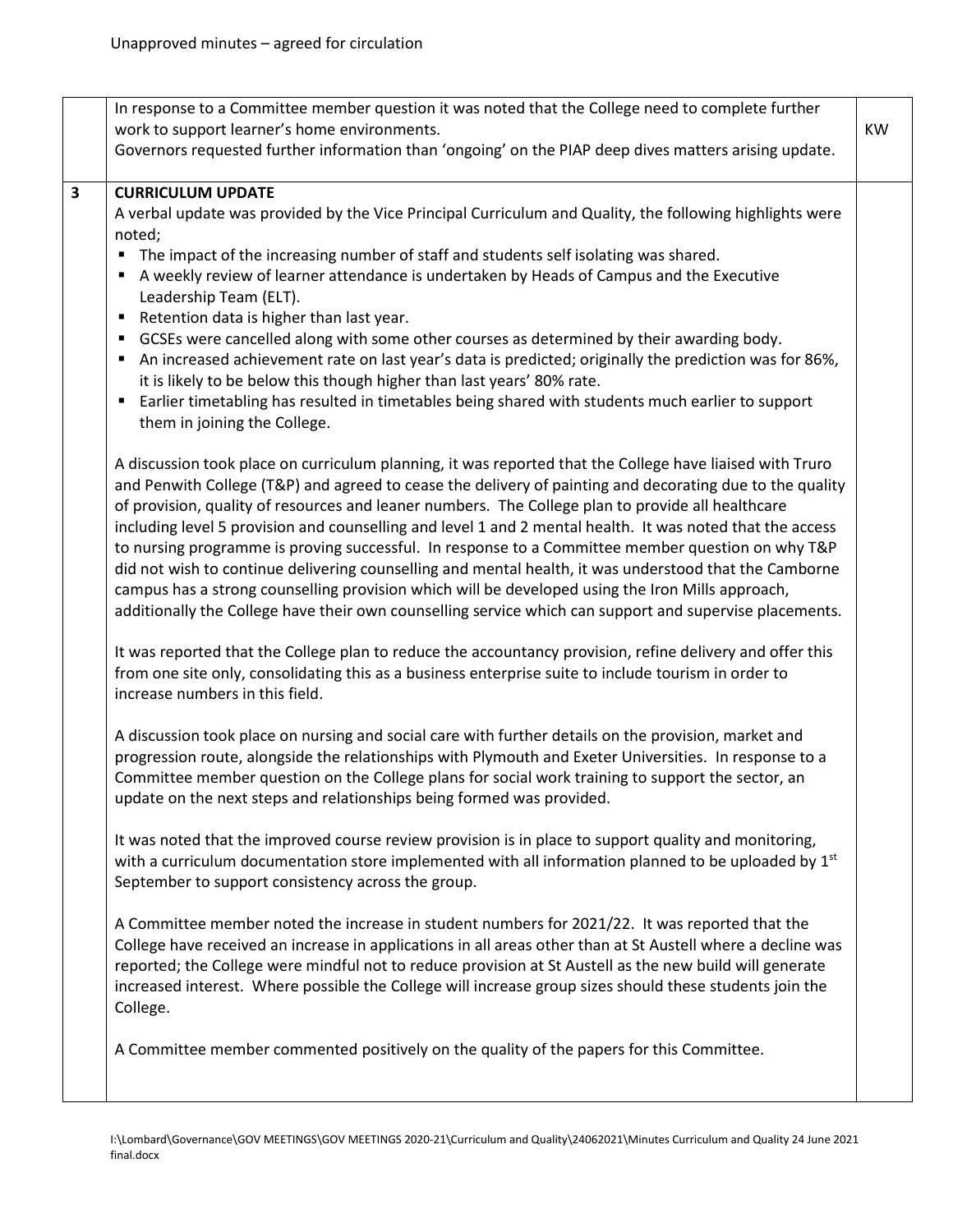| 4     | <b>BALANCED SCORECARD/ KPIS</b>                                                                                                                            |           |
|-------|------------------------------------------------------------------------------------------------------------------------------------------------------------|-----------|
|       |                                                                                                                                                            |           |
|       | To include a data update: attendance and retention<br>Attendance and retention data had been shared prior to the meeting. It was reported that the gap has |           |
|       | closed between main programme attendance and English and Maths, with the gap between high needs                                                            |           |
|       | reducing, concluding that the measures in place to support attendance are having an impact.                                                                |           |
|       |                                                                                                                                                            |           |
|       | Retention data has been impacted by DBS; the sector in which they operate has been significantly                                                           |           |
|       | impacted by Covid; the relationship with DBS has now ended, they are working with a new partner.                                                           |           |
|       |                                                                                                                                                            |           |
|       | A discussion took place on subcontracting. The Committee requested a brief report on subcontracting                                                        |           |
|       | for the next Committee meeting, requesting that subcontracting attendance be included moving                                                               | <b>KW</b> |
|       | forward, though as a separate report so as not to impact on the data.                                                                                      |           |
|       |                                                                                                                                                            |           |
|       | In summary, the Committee were reassured by the reliability of the data and College's position                                                             |           |
|       | considering the impact of Covid.                                                                                                                           |           |
|       |                                                                                                                                                            |           |
| 5     | <b>QUALITY OF EDUCATION UPDATE</b>                                                                                                                         |           |
| 5.1   | Emerging outcomes from Course Reviews and Target Setting actions to improve                                                                                |           |
|       | The Committee reflected on the importance of their involvement in course reviews in terms of Board                                                         |           |
|       | oversight of the College processes whilst developing knowledge. Going forward the College plan to                                                          |           |
|       | maintain the same quality cycle, adding in rag rating into the meetings. The Committee reflected on the                                                    |           |
|       | need to plan Beyond the Boardroom activities to ensure a good coverage across campuses, provision and                                                      |           |
|       | College priorities; it was reported that time is scheduled to complete this.                                                                               |           |
|       |                                                                                                                                                            |           |
| $5.2$ | <b>English and Maths (E&amp;M)</b>                                                                                                                         |           |
|       | The Head of English and Maths was invited to present on a paper circulated prior to the meeting. It was                                                    |           |
|       | noted that the College are focussing on maximising the achievement plan and increasing the involvement                                                     |           |
|       | of parents/carers; the impact of the relationship between the College and the parents/ carers was                                                          |           |
|       | reflected in the assessment outcomes. It was noted that functional skills assessments have not been                                                        |           |
|       | impacted by Covid.                                                                                                                                         |           |
|       | A Committee member noted the executive summary report flags E&M as high risk, yet it does not                                                              |           |
|       | feature on the risk register, suggesting a track between executive reports and reports stating high risk.                                                  |           |
|       |                                                                                                                                                            |           |
|       | A discussion took place on evaluating the impact of the Learning Support Practitioner (LSP), noting this                                                   |           |
|       | work was critical to maximising the achievement plan. The Committee reflected on the recruitment of                                                        |           |
|       | LSPs, specifically at the Bicton campus and the potential premium that might be needed to attract new                                                      |           |
|       | staff. The Committee requested a brief report for the Board consideration.                                                                                 | <b>KW</b> |
|       |                                                                                                                                                            |           |
| 5.3   | <b>High Needs</b>                                                                                                                                          |           |
|       | The Head of Learning Support was invited to present on the report circulated prior to the meeting. It                                                      |           |
|       | was highlighted that each campus holds its own campus position statement to support the creation of                                                        |           |
|       | the Self Assessment Report (SAR) moving forward; the five areas of further improvement were                                                                |           |
|       | considered.                                                                                                                                                |           |
|       |                                                                                                                                                            |           |
|       | It was reported that the College have received confirmation that they will receive the full amount of the                                                  |           |
|       | LA high needs funding.                                                                                                                                     |           |
|       |                                                                                                                                                            |           |

I:\Lombard\Governance\GOV MEETINGS\GOV MEETINGS 2020-21\Curriculum and Quality\24062021\Minutes Curriculum and Quality 24 June 2021 final.docx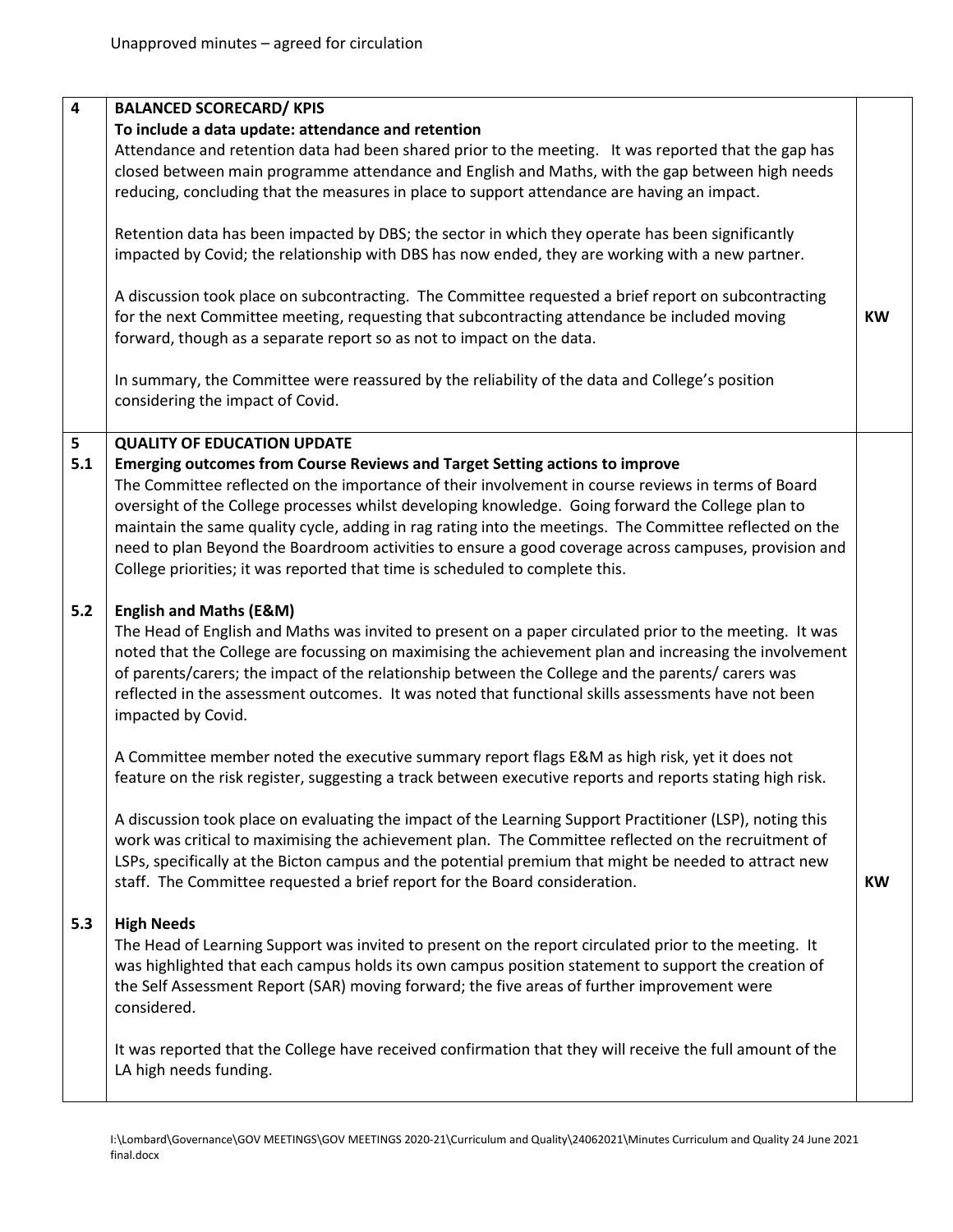| 5.4                     | A Committee member was keen to learn if there were any lessons to be learnt from the PIAP which need<br>to be incorporated into the new approach. The next Operating Statement for high needs will reflect the<br>need to draw in comments from other areas, with the College needing to be more confident in their<br>provision now that ownership of high needs across the campuses has improved and is embedded.<br>Review and update on teaching, learning and assessment                                                                                                                                                                                                                                                                                                                                                                                                                                                                                                                                                                                                                                                                                                                                                                                                                                                                                                                                                                                                                                                                                                                                                                                                                                                                                        |  |
|-------------------------|----------------------------------------------------------------------------------------------------------------------------------------------------------------------------------------------------------------------------------------------------------------------------------------------------------------------------------------------------------------------------------------------------------------------------------------------------------------------------------------------------------------------------------------------------------------------------------------------------------------------------------------------------------------------------------------------------------------------------------------------------------------------------------------------------------------------------------------------------------------------------------------------------------------------------------------------------------------------------------------------------------------------------------------------------------------------------------------------------------------------------------------------------------------------------------------------------------------------------------------------------------------------------------------------------------------------------------------------------------------------------------------------------------------------------------------------------------------------------------------------------------------------------------------------------------------------------------------------------------------------------------------------------------------------------------------------------------------------------------------------------------------------|--|
|                         | The Assistant Principal Quality of Education was welcomed to their first Committee meeting since joining<br>the College, they were invited to present on their report which had been circulated prior to the meeting.                                                                                                                                                                                                                                                                                                                                                                                                                                                                                                                                                                                                                                                                                                                                                                                                                                                                                                                                                                                                                                                                                                                                                                                                                                                                                                                                                                                                                                                                                                                                                |  |
|                         | The Committee reflected on the extensive plans and desired outcomes, questioning if the College have<br>the resources needed to impact change. It was noted that there was an appetite for change requiring<br>staff to work together and agree targets and priorities.                                                                                                                                                                                                                                                                                                                                                                                                                                                                                                                                                                                                                                                                                                                                                                                                                                                                                                                                                                                                                                                                                                                                                                                                                                                                                                                                                                                                                                                                                              |  |
| 6                       | <b>CAREERS STRATEGY</b><br>A Careers Education, Information, Advice and Guidance policy and a Careers Programme had been<br>circulated prior to the meeting, and were recommended by the Committee for Board approval.                                                                                                                                                                                                                                                                                                                                                                                                                                                                                                                                                                                                                                                                                                                                                                                                                                                                                                                                                                                                                                                                                                                                                                                                                                                                                                                                                                                                                                                                                                                                               |  |
|                         | A Committee member suggested the College identify the baseline position in order to demonstrate<br>impact with employers.                                                                                                                                                                                                                                                                                                                                                                                                                                                                                                                                                                                                                                                                                                                                                                                                                                                                                                                                                                                                                                                                                                                                                                                                                                                                                                                                                                                                                                                                                                                                                                                                                                            |  |
| $\overline{\mathbf{z}}$ | <b>SAFEGUARDING AND PREVENT UPDATE</b><br>A report had been circulated prior to the meeting, the Group Head of Safeguarding and Prevent was<br>welcomed to the meeting to present the highlights;<br>The number of multiple interventions is a concern, noting the complex societal issues students find<br>themselves in.<br>" The College have republished information on peer on peer abuse reminding staff of College process.<br>" Systems are being developed to improve the sharing of information between Schools and Colleges.<br>In response to a Committee member's suggestion to introduce targets to reduce incidents, it was<br>reported that the College are focussing on providing students with the tools to self manage as part of the<br>student enrichment programme; the adverse impact of Covid on students was noted.<br>A Committee member reflected on the recent Ofsted report titled 'Review of sexual abuse in Schools and<br>Colleges', requesting an indication of the College's response to this report. It was noted that only two<br>Colleges formed part of Ofsted's research, yet the College need to ensure they have robust policies and<br>procedures in place to combat this in a post 16/HE sector. The College are currently reviewing their<br>bullying and sexual harassment policies to identify how the College can challenge coercive behaviour;<br>this work had commenced prior to Ofsted's report. In response to a Committee member question the<br>College do not ask questions on this topic in student surveys and that conversations do take place yet<br>these are not yet measured.<br>A Committee member noted the need not lose sight of the importance of these themes in the<br>apprenticeship settings. |  |
| 8                       | <b>EQUALITY, DIVERSITY AND INCLUSION COMMITTEE UPDATE</b><br>The following highlights were shared;<br>" The College have adapted enrolment to provide an increase in data collected.                                                                                                                                                                                                                                                                                                                                                                                                                                                                                                                                                                                                                                                                                                                                                                                                                                                                                                                                                                                                                                                                                                                                                                                                                                                                                                                                                                                                                                                                                                                                                                                 |  |